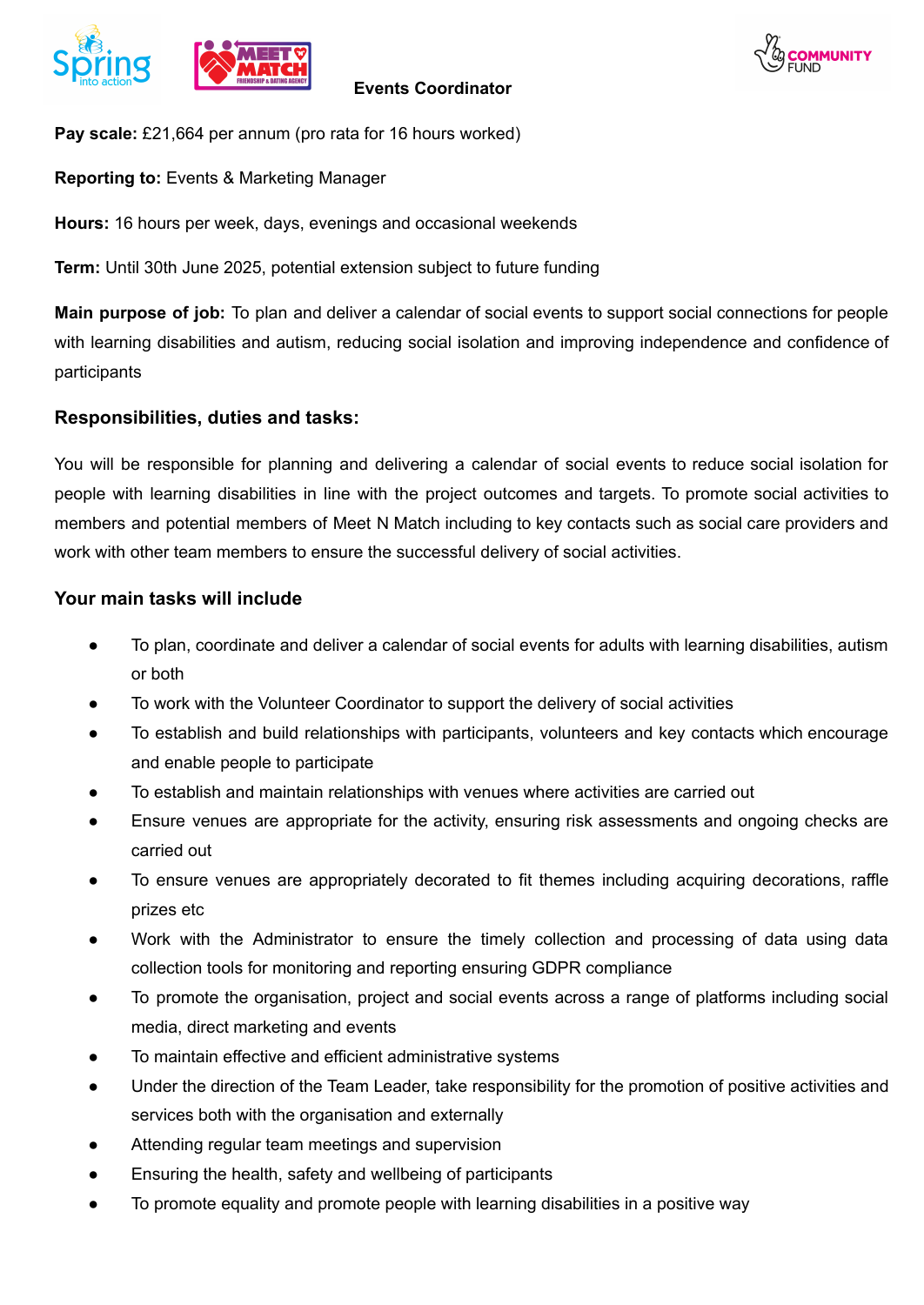## **General Duties:**

- To be aware of the service targets and outcomes and assist in working towards their achievements.
- To understand and adhere to all organisational policies and procedures
- To maintain personal and professional development at all times
- To undertake appropriate training as required.
- To undertake such other duties, training and/or hours of work as may be reasonably required, and which are consistent with the general level of responsibility of this job.

## **Person Specification**

|                       | <b>Essential</b>                                                                                                                                                                                                                                                                                                        | <b>Desirable</b>                                                                                                                                                                                               |
|-----------------------|-------------------------------------------------------------------------------------------------------------------------------------------------------------------------------------------------------------------------------------------------------------------------------------------------------------------------|----------------------------------------------------------------------------------------------------------------------------------------------------------------------------------------------------------------|
| <b>Qualifications</b> | Good standard of general education                                                                                                                                                                                                                                                                                      | First aid (or willing to undertake)<br>Management qualification,<br>Event<br>or<br>similar                                                                                                                     |
| Knowledge             | Knowledge of safeguarding issues and<br>requirements<br>Understanding<br>protection<br>of<br>data<br>requirements and confidentiality                                                                                                                                                                                   |                                                                                                                                                                                                                |
| <b>Experience</b>     | At least six months' experience in a similar<br>role planning and running events/activities<br>Experience of giving presentations and/or<br>speaking in groups settings                                                                                                                                                 | Experience of working with people with<br>learning disabilities or vulnerable adults                                                                                                                           |
| <b>Skills</b>         | Excellent communication, listening and<br>interpersonal skills and an ability to relate<br>well to people from diverse backgrounds<br>Excellent organisational skills<br>A willingness and ability to form effective<br>working relationships with permanent  <br>volunteers<br>employees,<br>and<br>casual<br>workers. | Ability to<br>contribute<br>ideas<br>new<br>to<br>enhance the programmes of work.<br>Ability to contribute to the training of<br>other staff<br>The ability to generate enthusiasm &<br>commitment from others |